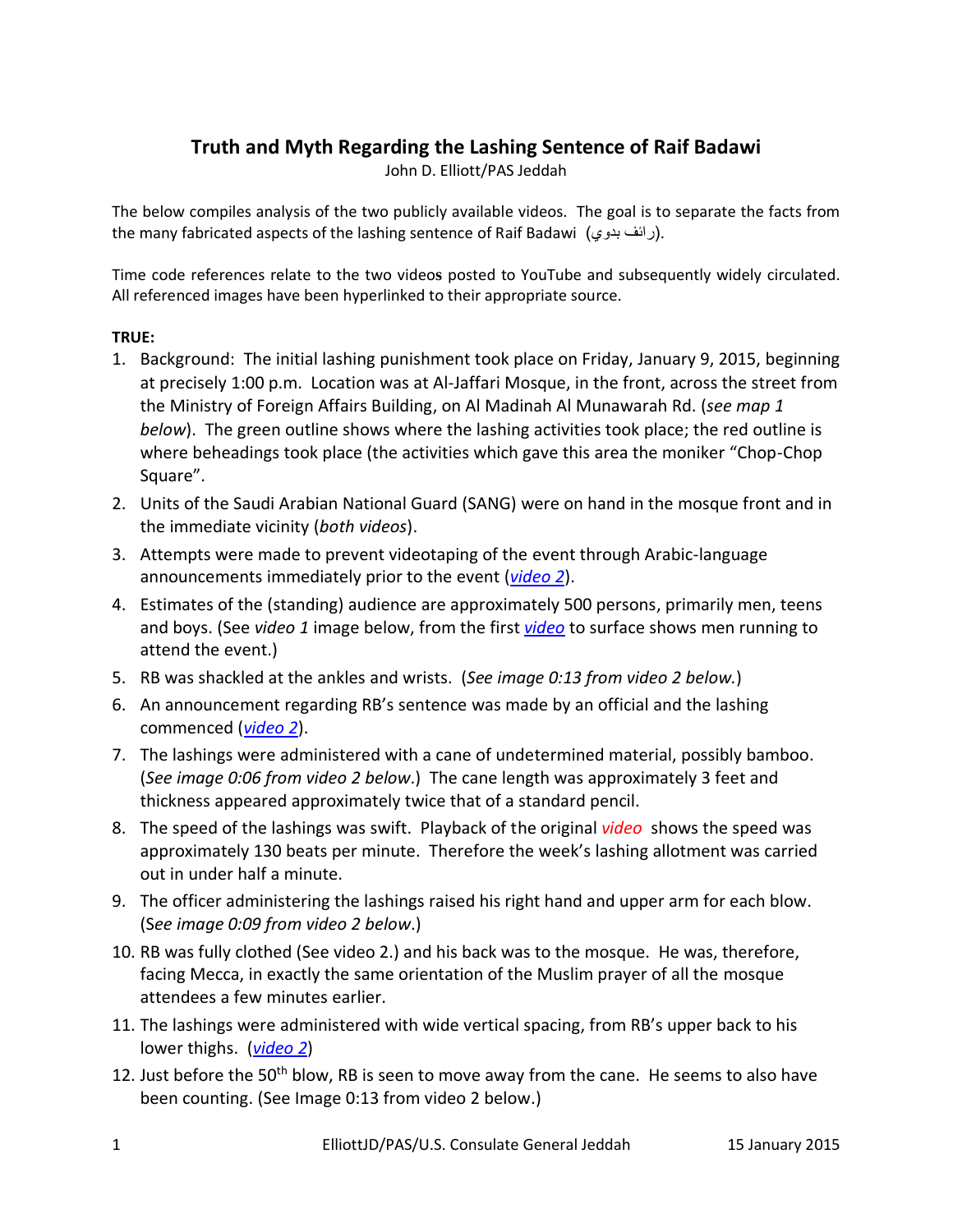- 13. At the 50<sup>th</sup> blow, the administrator of the lashing is heard to say, "Allahu akhbar," and some in the audience replied in the same way. (*[video 2](http://youtu.be/Vd3dh9sy2SE)*)
- 14. RB was escorted back to the van and the audience dispersed. (*See Image 0:19 below*.)

## **COMMON MYTHS:**

- 1. The officer administering the lashings had a Qur'an under his arm, thereby limiting the arcs of his swings (See Video 2 below). (*[Discussion example](https://www.youtube.com/watch?v=eua1SvrRUq0)*.)
- 2. The lashings lasted 15 minutes (Amnesty International, quoting a widely retweeted tweet.)
- 3. RB was tied up to a pole (See Cartoon A below).
- 4. RB was *[made to lie down](http://www.newsweek.com/first-50-1000-lashes-saudi-blogger-sentenced-insulting-islam-298265)*.
- 5. The lashings were administered by [more than one person.](http://www.newsweek.com/first-50-1000-lashes-saudi-blogger-sentenced-insulting-islam-298265)
- 6. RB's skin was exposed to the lashings (Below Myth Example B circulated on Twitter and blogs).
- 7. The lashings were administered with a [huge cane/](http://www.news.com.au/world/middle-east/raif-badawi-to-be-publicly-flogged-every-week-for-months-after-insulting-islam/story-fnh81ifq-1227185842850)stick/a pole/whip (See cartoon A below).
- 8. RB lifted up his hand in a "V" symbol. His hands were restrained outward by an officer. [\(Blogs,](http://www.mysecretatheistblog.com/2015/01/courageous-raif-badawi-held-his-hand-up.html) sourced from Twitter, with extensive retweets)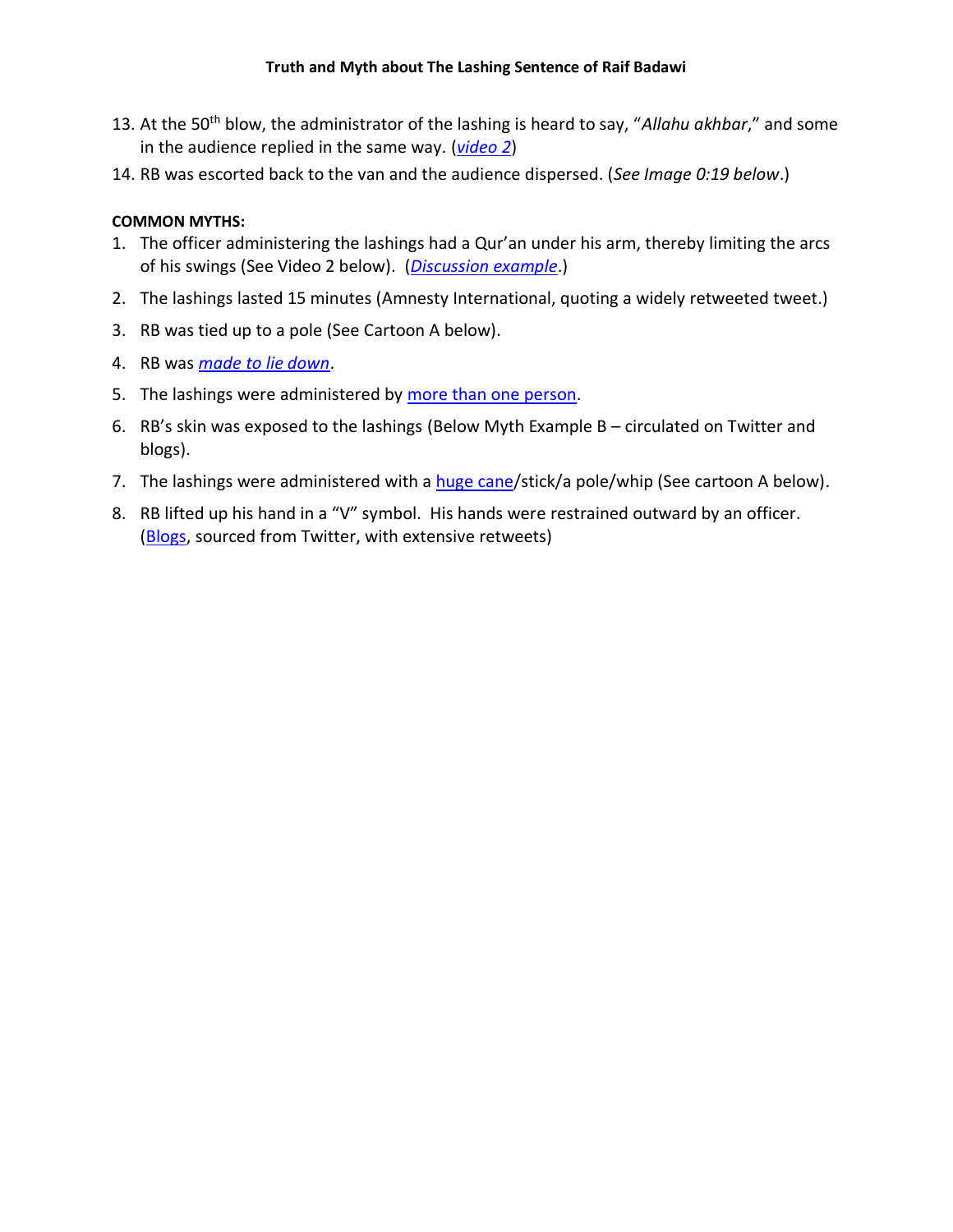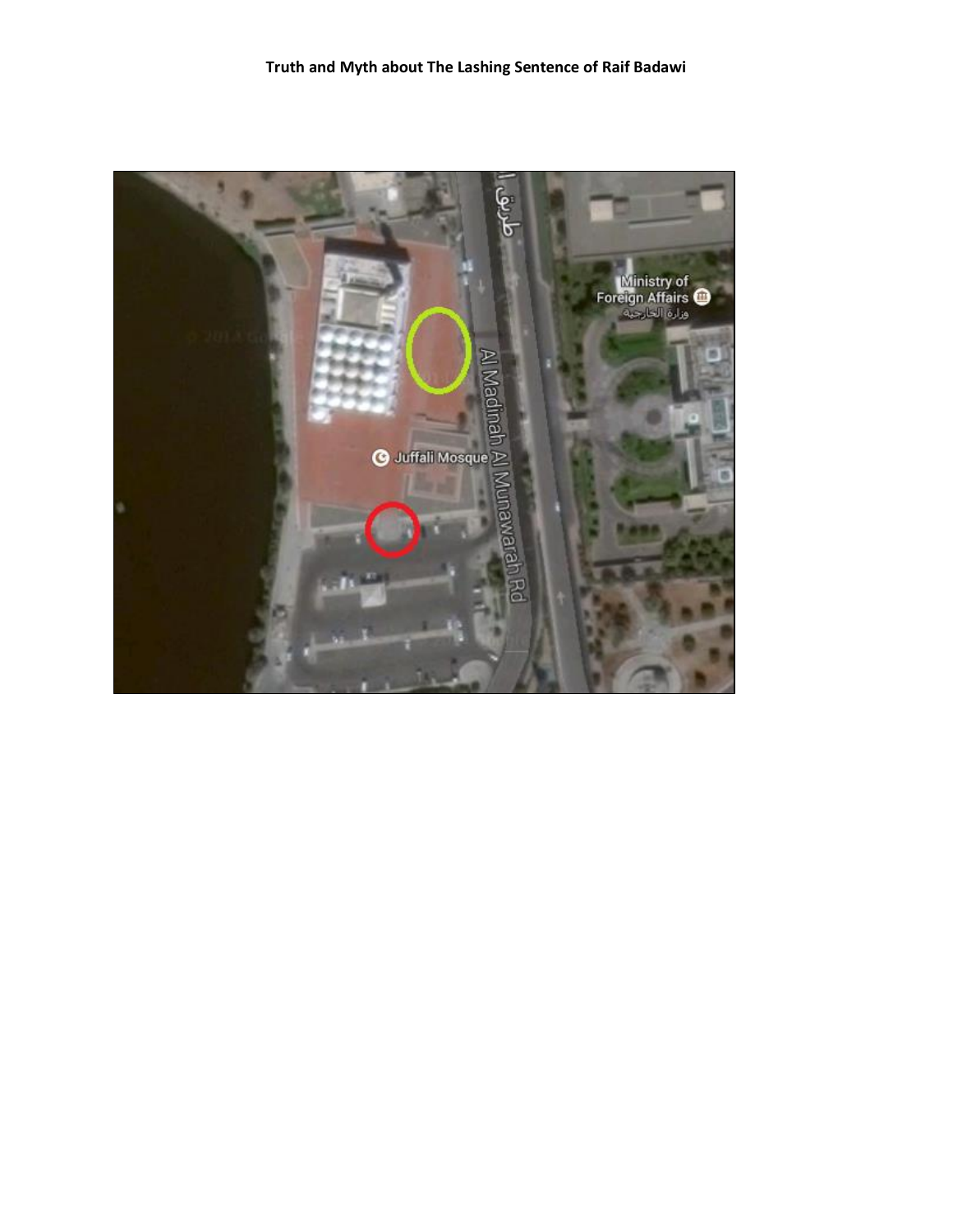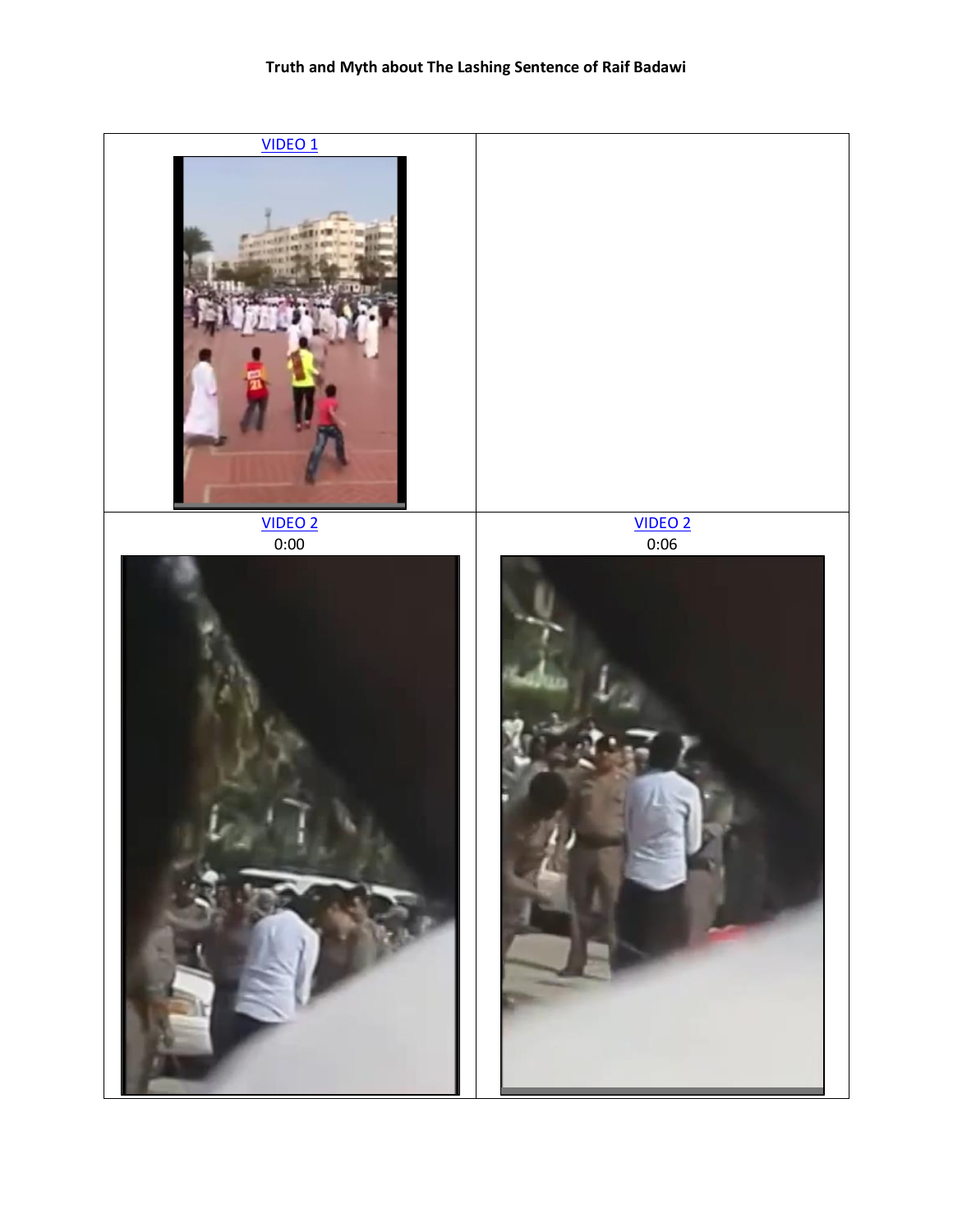## **Truth and Myth about The Lashing Sentence of Raif Badawi**